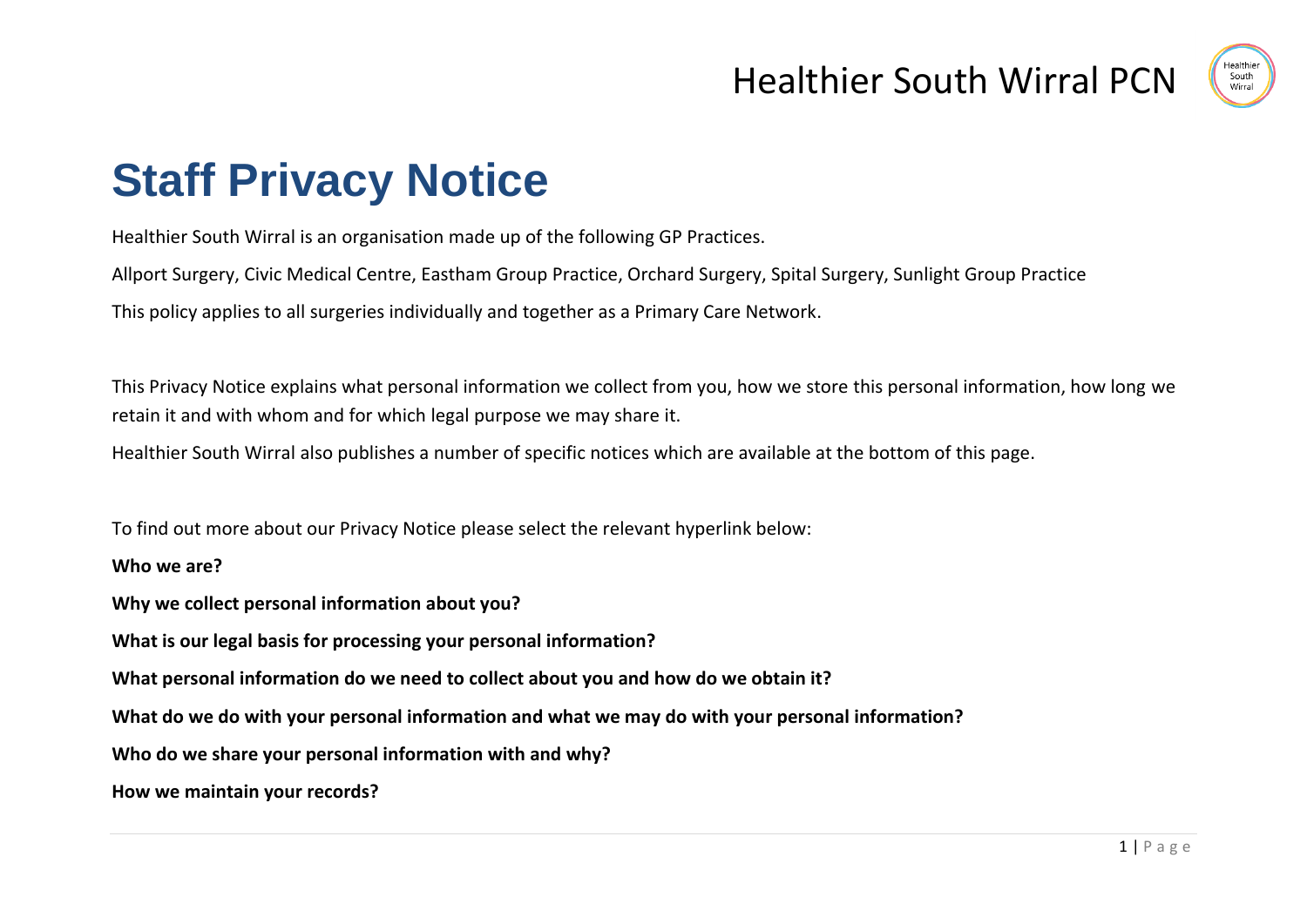

**How long we keep your records for?**

**What are your rights?**

**Who is the Data Protection Officer?** 

**How to contact the Information Commissioners Office**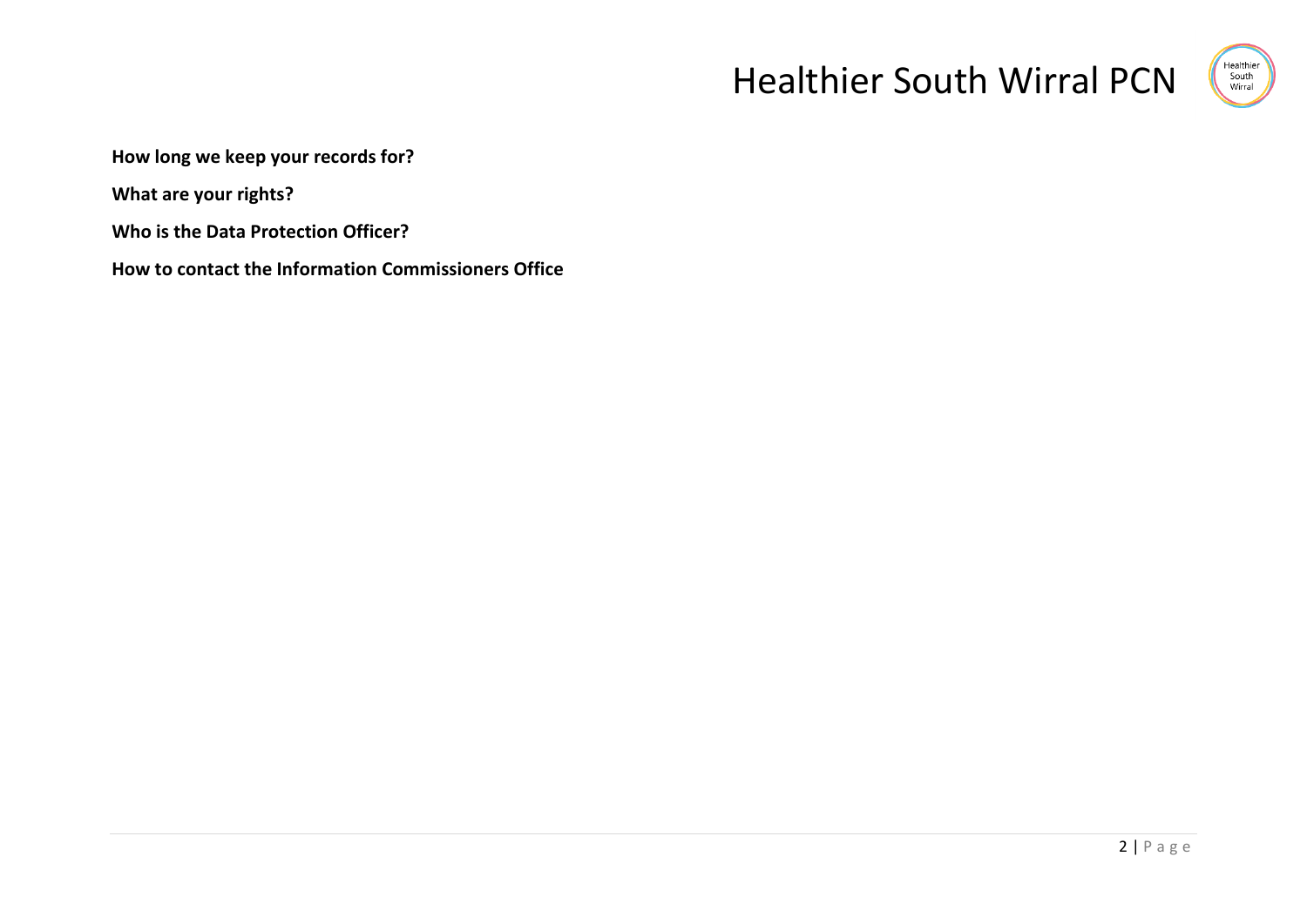



| Who we are              | Healthier South Wirral employs more than 300 employees between the 6 practices listed above.                                                                                                                         |                                     |                               |
|-------------------------|----------------------------------------------------------------------------------------------------------------------------------------------------------------------------------------------------------------------|-------------------------------------|-------------------------------|
|                         | Each Practice is registered with the Information Commissioner's Office (ICO) to process personal and special<br>categories of information under the Data Protection Act 2018 and our registration number is Z558501X |                                     |                               |
|                         | For further information please refer to the 'About US' page on our website                                                                                                                                           |                                     |                               |
|                         | https://healthiersouthwirralpcn.co.uk/                                                                                                                                                                               | https://www.civicmc.nhs.uk/         | https://spitalsurgery.nhs.uk/ |
|                         | https://sunlightgrouppractice.nhs.uk/                                                                                                                                                                                | https://easthamgrouppractice.co.uk/ |                               |
|                         | https://allportsurgery.nhs.uk/                                                                                                                                                                                       | https://theorchardsurgery.nhs.uk/   |                               |
| Why we collect          | The Practice collects stores and processes personal information about prospective, current and former staff                                                                                                          |                                     |                               |
| personal information    | to ensure compliance with legal and/or industry requirements.                                                                                                                                                        |                                     |                               |
| about you?              |                                                                                                                                                                                                                      |                                     |                               |
| What is our legal basis | Processing of personal information and special category personal data in relation to those employed by the                                                                                                           |                                     |                               |
| for processing your     | Practice is for the purpose of carrying out the obligations and exercising specific rights of the Data Controller<br>(Practice) or of the data subject (staff member).                                               |                                     |                               |
| personal information?   |                                                                                                                                                                                                                      |                                     |                               |
|                         | The legal bases that will commonly be used for this processing, in line with the General Data Protection                                                                                                             |                                     |                               |
|                         | Regulations (GDPR), are as follows:                                                                                                                                                                                  |                                     |                               |
|                         | Article 6.1 - Lawfulness of Processing                                                                                                                                                                               |                                     |                               |
|                         | (b) Processing is necessary for the performance of a contract to which the data subject is party or in order to<br>take steps at the request of the data subject prior to entering into a contract.                  |                                     |                               |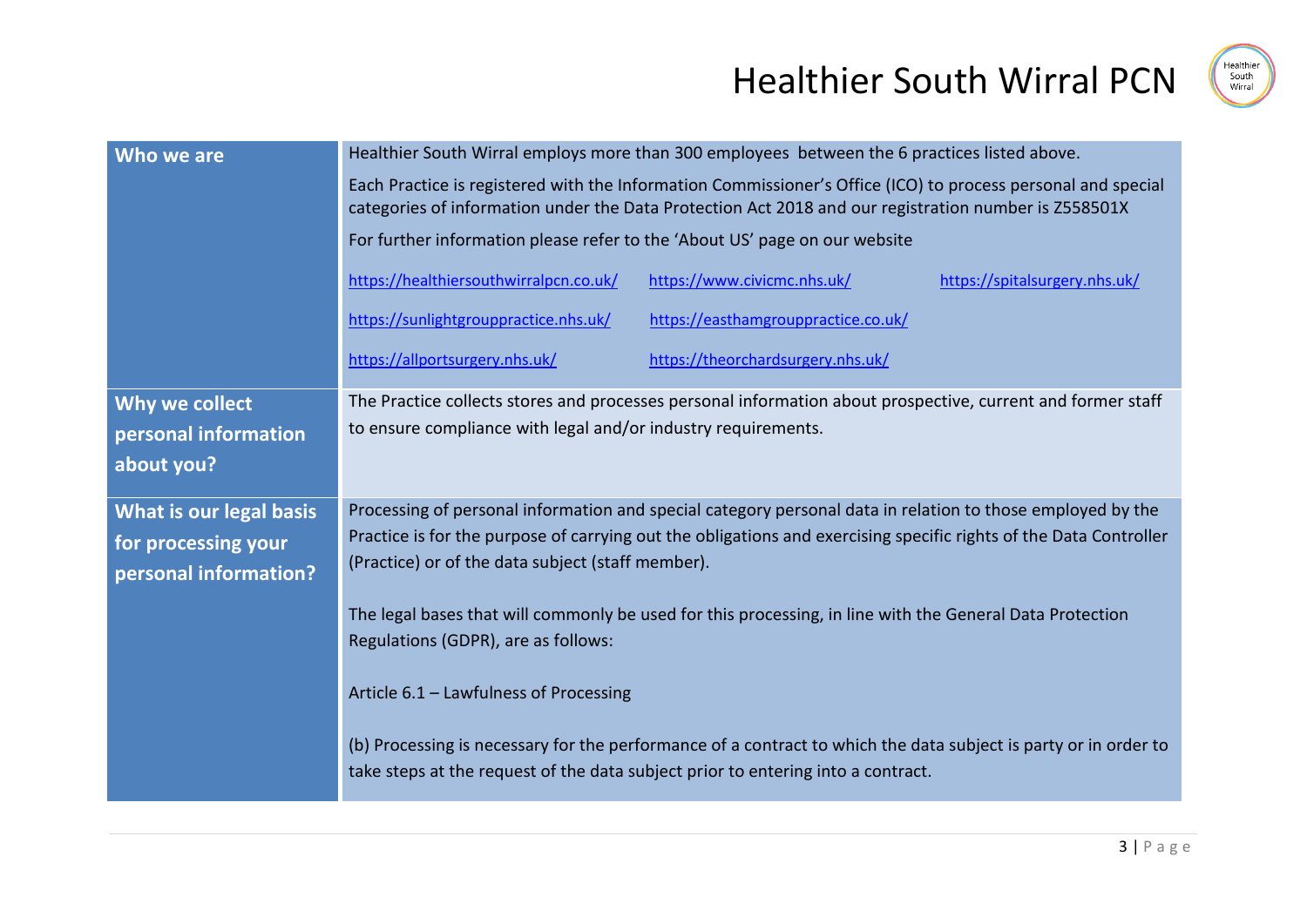

(c) Processing in necessary for compliance with a legal obligation to which the controller is subject.

Article 9.1 – Processing of special categories of personal data

(b) Processing is necessary for the purposes of carrying out the obligations and exercising specific rights of the controller or of the data subject in the field of employment and social security and social protection law in so far as it is authorised by Union or Member State law or a collective agreement pursuant to Member State law providing for appropriate safeguards for the fundamental rights and the interests of the data subject.

The Practice does not require explicit consent of employees to process their personal data if the purpose falls within the legal bases detailed above.

For further information on this legislation please visit: <http://www.legislation.gov.uk/> or [https://eur](https://eur-lex.europa.eu/legal-content/EN/TXT/?uri=CELEX:32016R0679)[lex.europa.eu/](https://eur-lex.europa.eu/legal-content/EN/TXT/?uri=CELEX:32016R0679)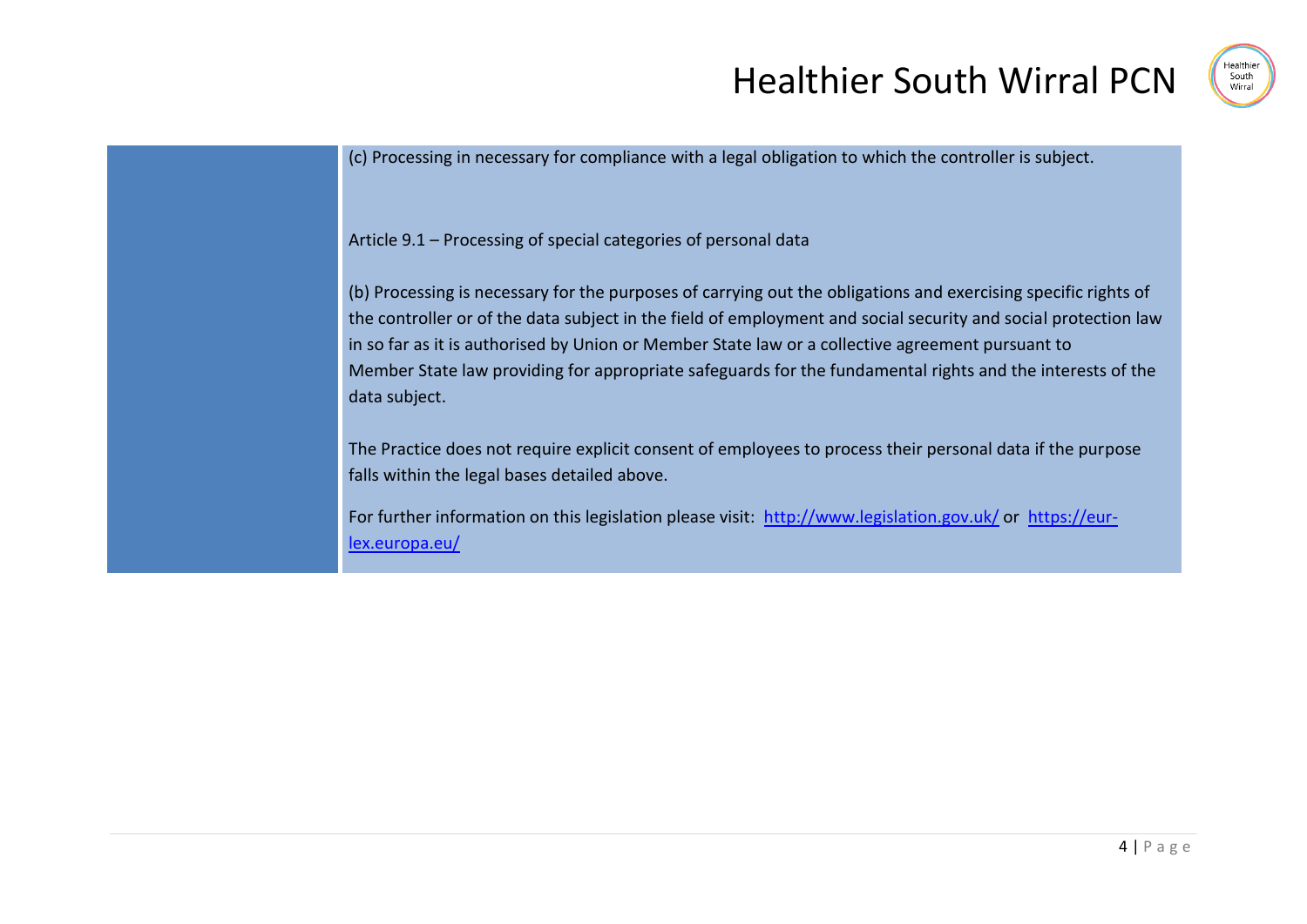

**What personal information do we need to collect about you and how do we obtain it?**

Personal information about you will largely be collected directly from you during your recruitment and employment. Personal information may also be collected from healthcare professionals in certain circumstances, through national checks such as DBS etc.

In order to carry out our activities and obligations as an employer we handle data in relation to:

- Personal demographics (including gender, race, ethnicity, sexual orientation, religion)
- Contact details such as names, addresses, telephone numbers and emergency contact(s)
- Employment records (including professional membership, references and proof of eligibility to work in the UK and security checks)
- Bank details
- Pension details
- Occupational health information (medical information including physical health or mental condition )
- Information relating to health and safety
- Trade union membership
- Practice Directors / membership
- Offences (including alleged offences), criminal proceedings, outcomes and sentences
- Employment Tribunal applications, complaints, accidents, and incident details

Your personal information is processed for the purposes of:

**What we may do with your personal information?**

- Staff administration and management (including payroll and performance)
	- Pensions administration
	- Business management and planning
	- Accounting and Auditing
	- Accounts and records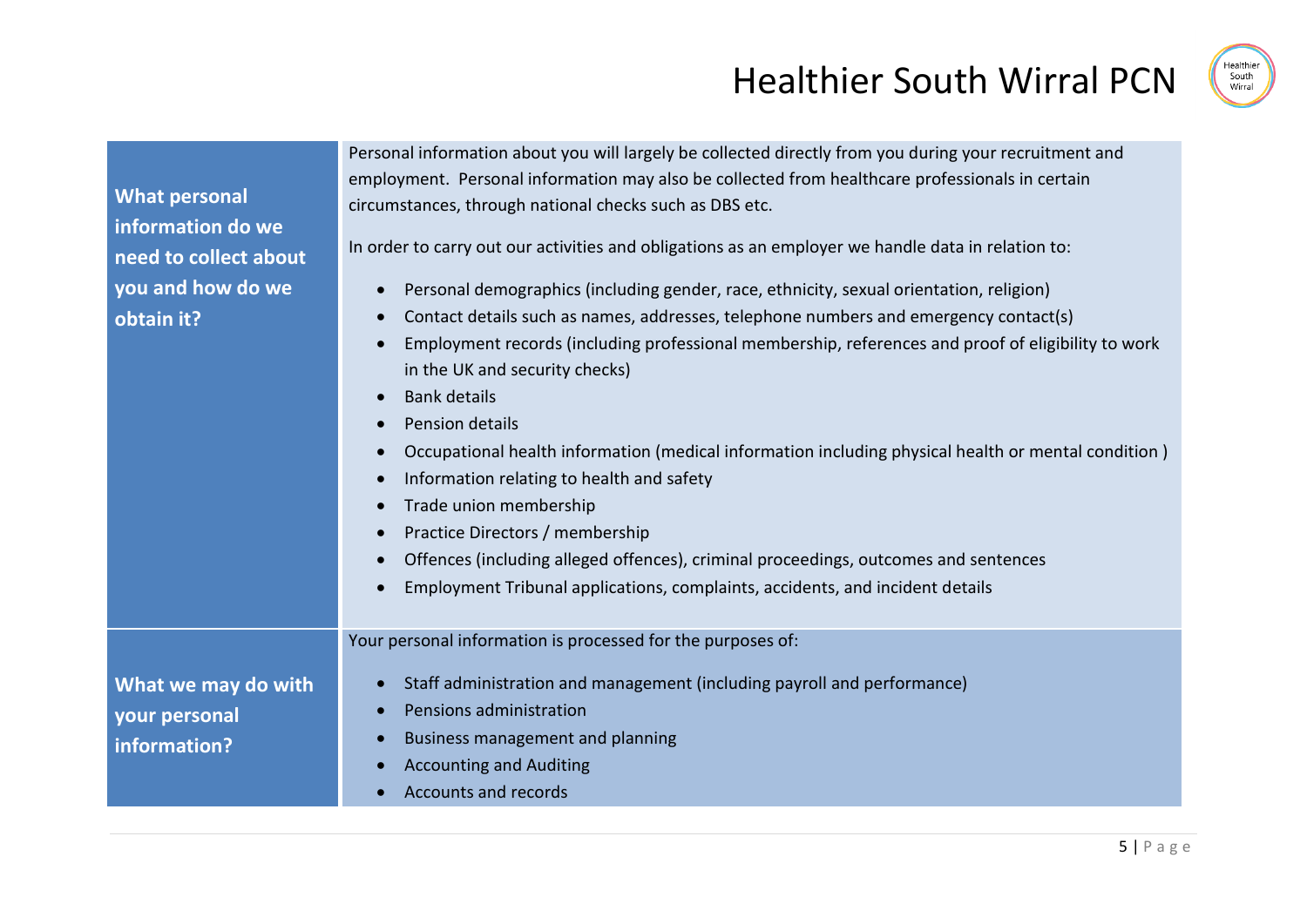| Education<br>$\bullet$<br>Health administration and services<br>Information and databank administration<br>$\bullet$<br>Crime prevention and prosecution of offenders                                                                                                                                                                                                                                                                                                                                                                                                                                                                                                                                                                                                                                                                                                                                                                                                                                                                                                                                                                                                                                                                                                                                                                                             |                                                                                                                                                                                                                                                                                                                                                                                                                                                      |
|-------------------------------------------------------------------------------------------------------------------------------------------------------------------------------------------------------------------------------------------------------------------------------------------------------------------------------------------------------------------------------------------------------------------------------------------------------------------------------------------------------------------------------------------------------------------------------------------------------------------------------------------------------------------------------------------------------------------------------------------------------------------------------------------------------------------------------------------------------------------------------------------------------------------------------------------------------------------------------------------------------------------------------------------------------------------------------------------------------------------------------------------------------------------------------------------------------------------------------------------------------------------------------------------------------------------------------------------------------------------|------------------------------------------------------------------------------------------------------------------------------------------------------------------------------------------------------------------------------------------------------------------------------------------------------------------------------------------------------------------------------------------------------------------------------------------------------|
|                                                                                                                                                                                                                                                                                                                                                                                                                                                                                                                                                                                                                                                                                                                                                                                                                                                                                                                                                                                                                                                                                                                                                                                                                                                                                                                                                                   | Sharing and matching of personal information for national fraud initiative                                                                                                                                                                                                                                                                                                                                                                           |
| We will not routinely disclose any information about you without your express permission. However, in<br>Who do we share your<br>order to enable effective staff administration and comply with our obligations as your employer, we will<br>personal information<br>share the information which you provide during the course of your employment (including the recruitment<br>with and why?<br>process) with the NHS Business Services Authority for maintaining your employment records, held on<br>systems including Teamnet and within files on the practice system only accessible by the Practice Manager.<br>necessary for the specific purpose and circumstances, with the appropriate security controls in place.<br>Personal Information is only shared with those agencies and bodies who have a "need to know" or where<br>you have consented to the disclosure of your personal data to such persons.<br>confidentiality, unless there is a legal basis that permits us to use it, and will only ever use/share the<br>minimum information necessary. However, there are occasions where the Practice is required by law to<br>order to prevent and detect fraud.<br>level of protection can be satisfied before the transfer.<br>There are a number of circumstances where we must or can share information about you to comply or<br>manage with: | Any disclosures of personal data are always made on a case-by-case basis, using the minimum personal data<br>Where possible, we will always look to anonymise/pseudonymise your personal information so as to protect<br>share information provided to us with other bodies responsible for auditing or administering public funds, in<br>For any request to transfer your data internationally outside the UK/EU we will make sure that an adequate |

Healthier<br>South<br>Wirral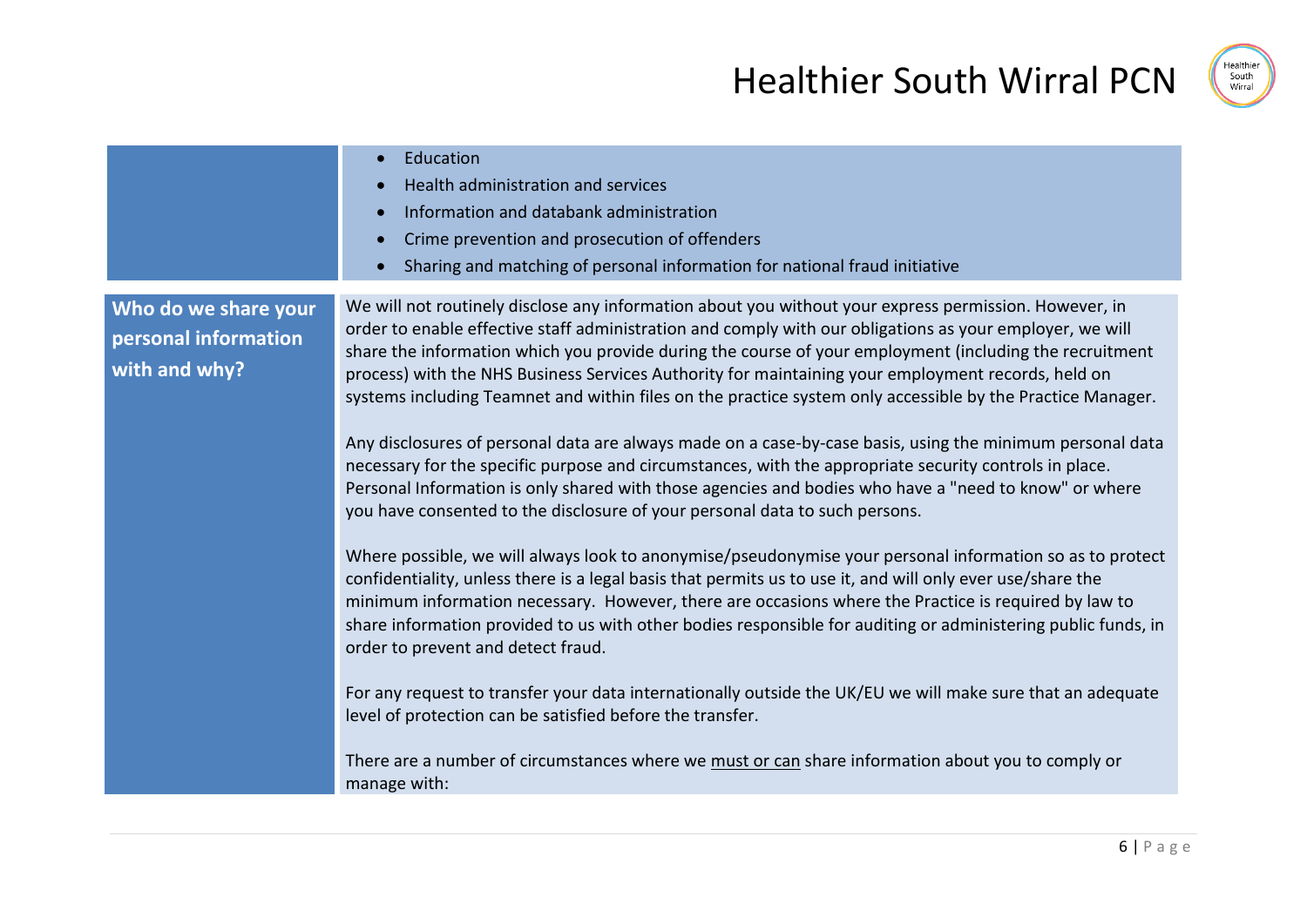

|                                 | Disciplinary/investigation processes; including referrals to Professional Bodies, e.g. NMC and GMC;<br>Legislative and/or statutory requirements;<br>Court Orders which may have been imposed on us;<br>NHS Counter Fraud requirements;<br>Request for information from the police and other law enforcement agencies for the prevention and<br>detection of crime and/or fraud if the crime is of a serious nature.                                                                                                                                                                                                                                                                                          |
|---------------------------------|---------------------------------------------------------------------------------------------------------------------------------------------------------------------------------------------------------------------------------------------------------------------------------------------------------------------------------------------------------------------------------------------------------------------------------------------------------------------------------------------------------------------------------------------------------------------------------------------------------------------------------------------------------------------------------------------------------------|
| How we maintain your<br>records | Your personal information is held in both paper and electronic forms for specified periods of time as set out<br>in the NHS Records Management Code of Practice for Health and Social Care and National Archives<br>Requirements.<br>We hold and process your information in accordance with GDPR & the Data Protection Act 2018. In<br>addition, everyone working for the NHS must comply with the Common Law Duty of Confidentiality and<br>various national and professional standards and requirements.<br>We have a duty to:<br>Maintain full and accurate records of your information.<br>Keep records about you confidential and secure.<br>Provide information in a format that is accessible to you. |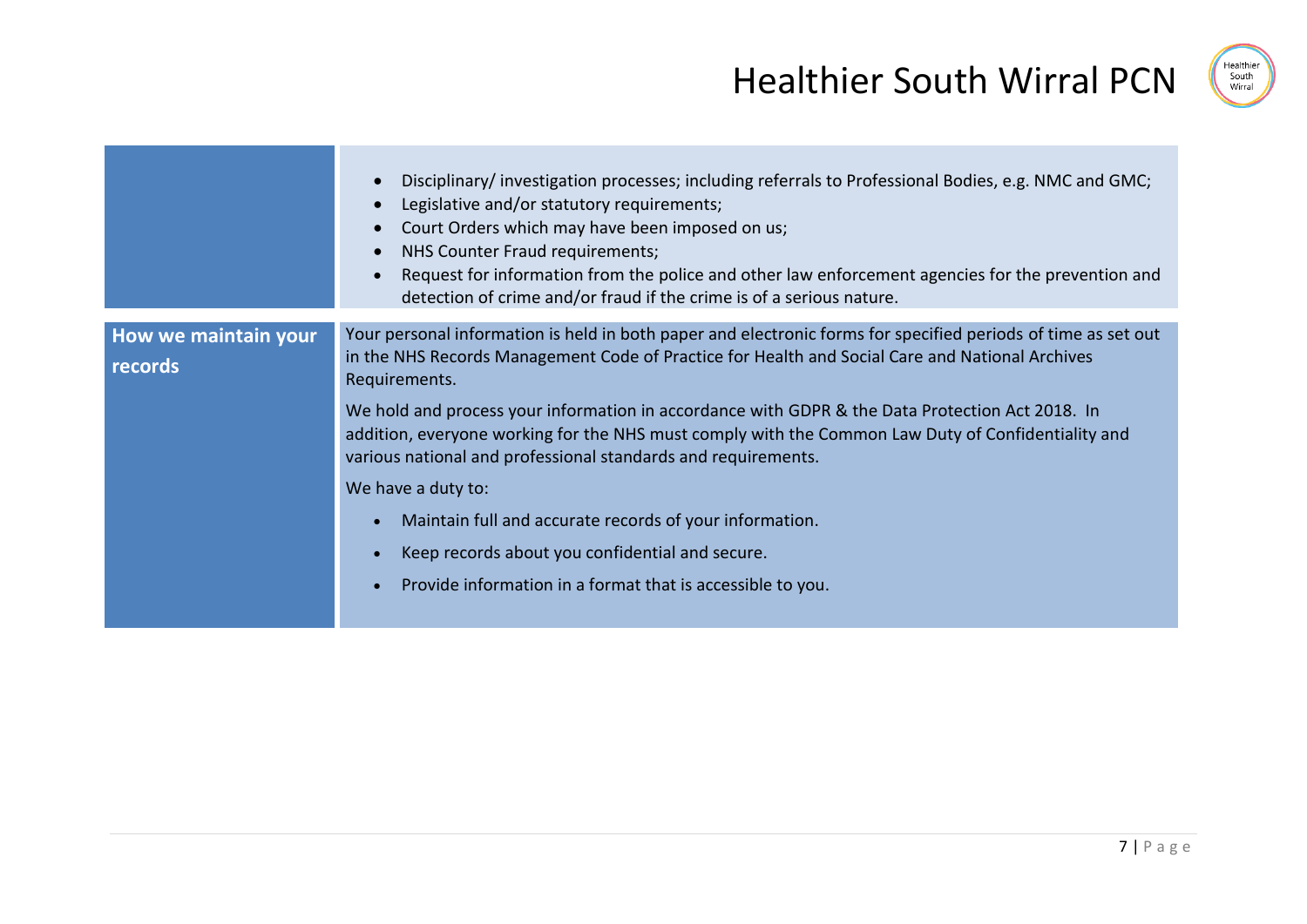

| How long do we keep<br>your information? | All records held by the Practice will be kept for the duration specified by national guidance from the Department<br>of Health. The Records Management Code of Practice for Health and Social Care 2016.<br>Records Management Code of Practice for Health and Social Care 2016<br>Confidential information is securely destroyed in accordance with this code of practice.                                                                                                                                                                                                                                                                                                             |
|------------------------------------------|-----------------------------------------------------------------------------------------------------------------------------------------------------------------------------------------------------------------------------------------------------------------------------------------------------------------------------------------------------------------------------------------------------------------------------------------------------------------------------------------------------------------------------------------------------------------------------------------------------------------------------------------------------------------------------------------|
| What are your rights?                    | If we need to use your information for any reasons beyond those stated above, we will discuss this with you<br>and ask for your explicit consent. The General Data Protection Regulations give you certain rights, including<br>the right to:<br>Request to access the personal data we hold about you, e.g. personnel records. If you wish to do this,<br>please contact the Practice Manager.<br>Request the correction of inaccurate or incomplete information recorded in our records, subject to<br>certain safeguards.<br>Request that your information be deleted or removed where there is no need for us to continue<br>processing it and where the retention time has passed; |
|                                          | Ask us to restrict the use of your information where appropriate;<br>$\bullet$<br>Ask us to copy or transfer your information from one IT system to another in a safe and secure way,<br>without impacting the quality of the information;<br>To object to how your information is used;<br>To challenge any decisions made without human intervention (automated decision making)                                                                                                                                                                                                                                                                                                      |